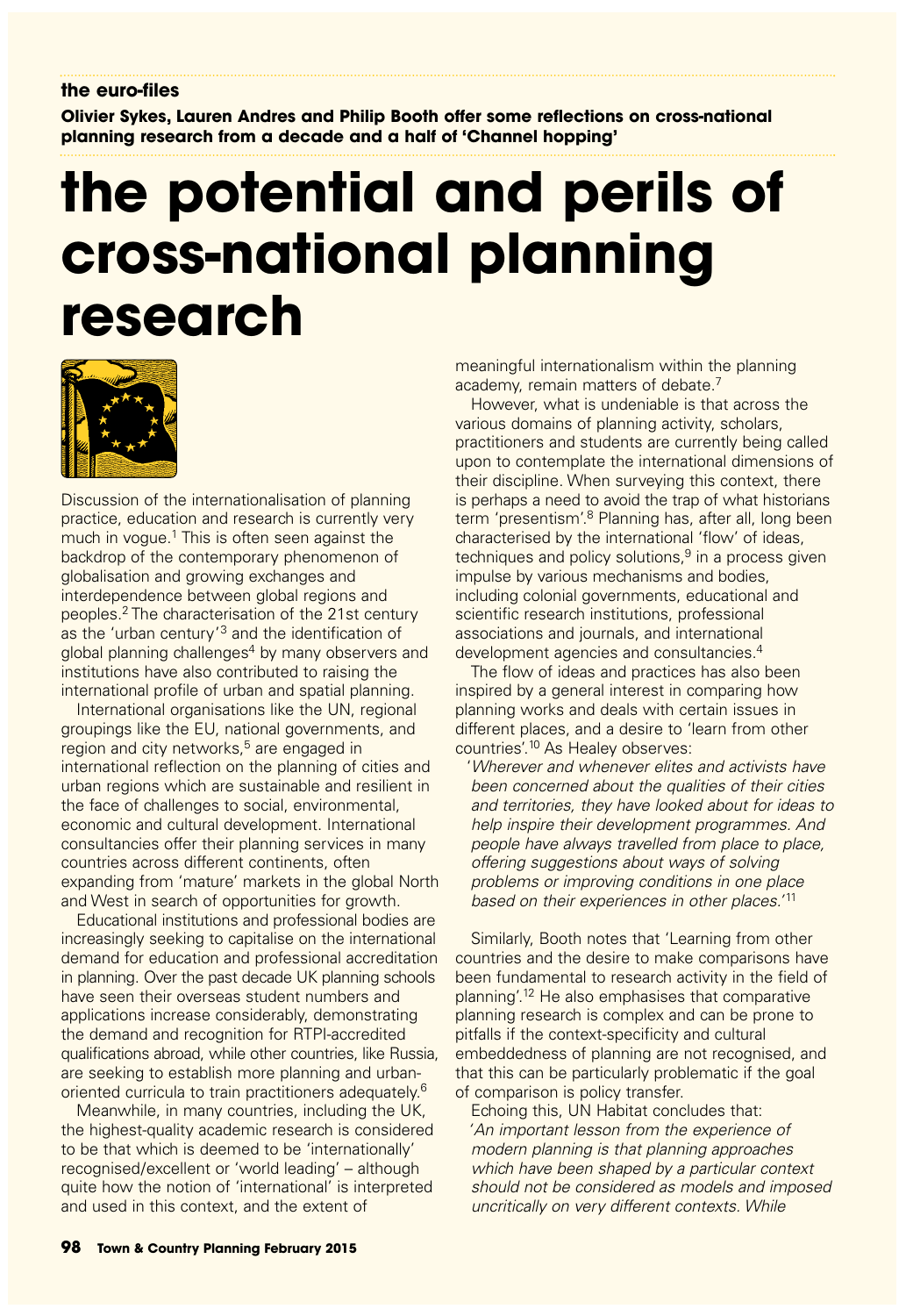planning has common purposes, tasks and types of tools throughout the world, the form these take will always be shaped by the social and cultural norms of particular places.'<sup>4</sup>

It is also the case that, in making comparisons, a 'little knowledge' can be a dangerous thing and the risk of misunderstandings and lapsing into cliché is ever present.

A recent newspaper article provides an almost 'textbook' example of where comparison can go awry. In it the author argued that 'Paris is formally planned, lacking in cultural diversity and inward looking – no one can become a Parisian' and went on to compare the city with apparently 'gloriously un-plannable' London. Anyone familiar with urban governance and planning in the two cities will immediately detect some confusion here. It is fairly clear, for example, that the author has in mind a relatively small part of metropolitan Paris – the historical core, or 'Paris, intra muros' – which has been extensively (although not completely) planned, and replanned at different times, broadly according to the principles of axial planning. These are the parts of the city which largely define its image and that millions of tourists visit every year.

The author's understanding of 'Paris' seems deeply shaped by this area, but is bereft of an appreciation of the spatial/physical, economic, social, cultural and environmental diversity and wider metropolitan reality of the city. This fundamentally undermines the validity of the comparison being proffered – in essence a narrow definition of one place is being compared with a more expansive definition and understanding of another.

A consideration of history, planning culture and institutional geography and context might have helped deliver a more meaningful comparison. Yet here again caution and knowledge of history and context would be crucial – for example, a linguistic faux ami (false friend) could be generated by any translation of the notion of Grand Paris<sup>13</sup> into 'Greater Paris' and an assumption of equivalence between what is currently signified by such a term and the extant structures of governance for 'Greater London'.

Comparative studies are thus complex and require a good level of knowledge and appreciation of context-specificity if they are to be meaningfully undertaken. Yet there is no need to be overly pessimistic about their feasibility and value. Experience shows that the urge to compare is irresistible, as is the desire to learn from abroad and transfer practice from country to country. Comparison and cross-national lesson-drawing and

policy transfer will not cease because of the potential for misinterpretation and inappropriate transnational 'borrowing' of planning ideas and approaches.

Similarly, even if comparative research is difficult, and certain hoped-for outcomes such as effective policy transfer may be uncertain, it also potentially has great benefits. There are many examples of successful and inspiring comparative studies which have made a real contribution to planning thought and practice and can be truly seen as 'international planning research'.14 The remainder of this article considers an initiative which has sought to foster comparative and collaborative study of planning in the national contexts of Britain and France, and reflects on its outcomes and ongoing development.

### **The French and British Planning Studies Group**

The French and British Planning Studies Group (FBPSG) was founded in 1998 by British academics who had undertaken research in France. The co-founders of the group were Philip Booth (of the University of Sheffield) and Charles Fraser (of South Bank University). The main aim of the group has been to provide a forum of discussion, and more specifically to address three objectives:

- To create a dialogue at the interface between the Anglophone and Francophone worlds in the domain of urban planning and urban studies.
- To provide comparative reflections on how national research can feed into the broader Anglophone and Francophone academic world.
- To comparatively explore approaches to urban problems in the Anglophone and Francophone worlds in a manner that is intellectually rigorous and promotes the development of comparative methodology, assessments and outcomes relevant for academics and practitioners.

The planning and urban policy systems in France and England, and the fundamental similarities and differences between these two countries that are such near neighbours and yet have developed very different modes of planning in terms of structure, practical application and underlying philosophies, have provided a rich field of enquiry since the FBPSG's foundation. The Group currently gathers more than 50 members, both researchers and planning professionals, mostly from Britain and France but also from other countries. Since 2005 it has been formally constituted as a sub-group of the Association of European Schools of Planning (AESOP).15 This has enabled it to tap into a larger European audience and have a presence at the annual AESOP congresses.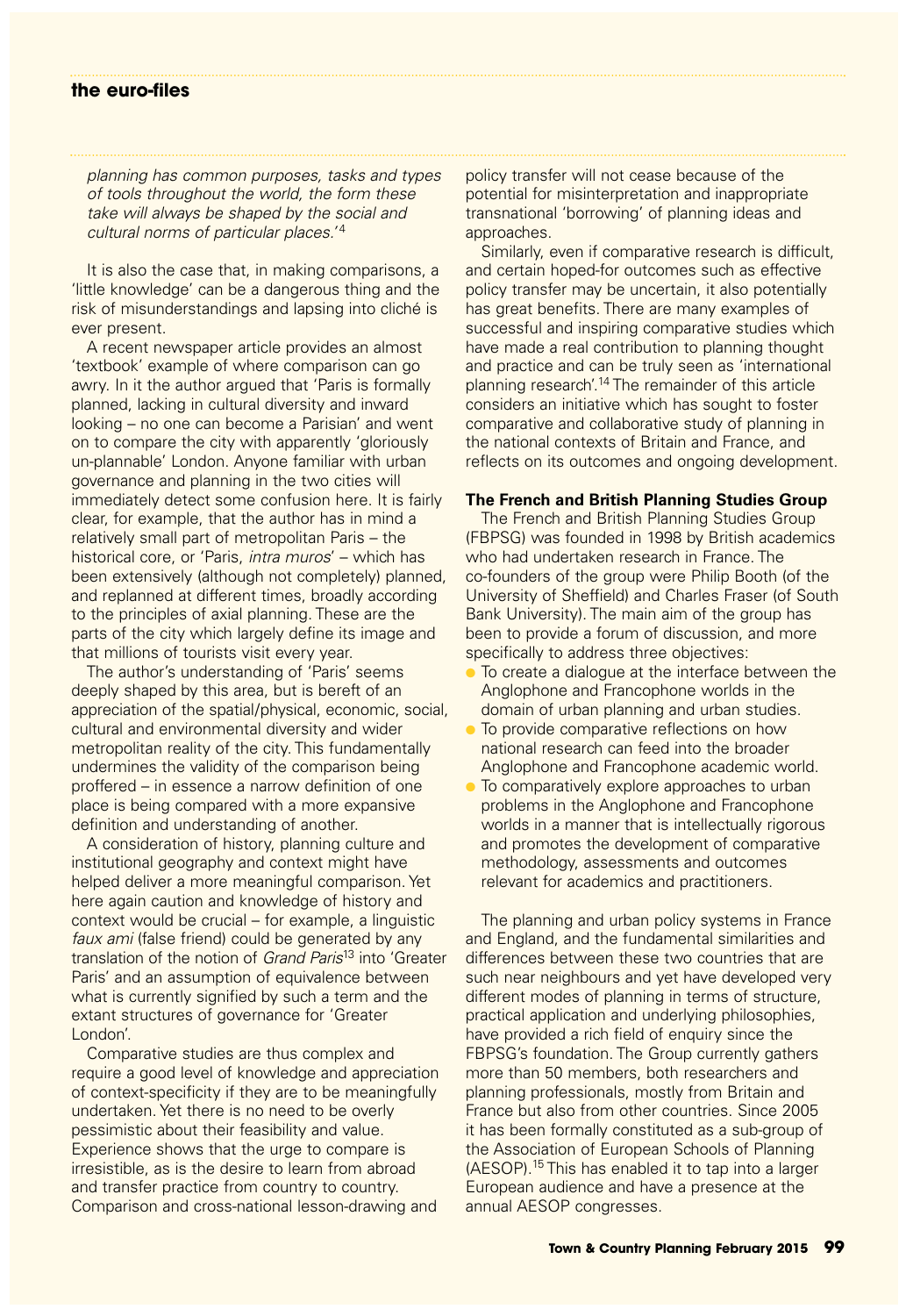### **FBPSG working method and philosophy**

Very soon after its foundation the FBPSG developed into a dialogue between French and British academics undertaking research in the other country, which allowed in-depth discussion based on the extensive knowledge and experience of its members. In the first instance it had no other objective than to provide a meeting point for the exchange of ideas. It operated in a way that was informal, open and dictated by the interests and wishes of its members. A pattern of two meetings per year, alternating between France and the UK, was established. In France, the meetings have often been in Lille, but also in Paris, Bordeaux and Grenoble. In the UK, meetings have been held in London, Bristol, Liverpool and Sheffield.

A feature of a number of these meetings has been the participation of planning practitioners from the hosting city, region or country. Often the programme has complemented discussions in the lecture theatre and seminar room with site visits to view particular planning, regeneration and environmental projects 'on the ground', or 'sur le terrain'.

Membership of the FBPSG is defined only by an interest in, and a willingness to discuss, the differences between spatial planning and urban policy in France and Britain. Themes to be studied in the French and British contexts are selected for each year, and papers are invited from members and from outside experts in the chosen theme. Presentations and participant interventions may be made in either French or English, as individuals prefer, reflecting a commitment to intercultural dialogue and exchange and the insights of recent academic work which problematises the ostensible internationalisation of planning research<sup>16</sup> and emphasises that 'a profound understanding of the way language is used' is an 'inescapable part of the comparative research process'.<sup>12</sup>

The FBPSG's activities can also be seen against the backdrop of writing that emphasises the importance of different 'planning cultures' in conditioning the nature of planning practices and the perceptions of the issues it is called upon to address in different societies.<sup>17</sup>

Since its foundation a range of topics have been discussed by the FBPSG (see Box 1). The Group's activities have also resulted in a number of publications arising from collaborations between FBPSG members, write-ups of individual contributions to Group events, and collective efforts between members. The FBPSG has produced two books and two special editions of Town Planning Review:

● Démocraties métropolitaines: transformations de l'Etat et politiques urbaines au Canada, en France et au Royaume-Uni<sup>18</sup> was an outcome of the seminar on 'Acting together in urban regeneration' ('La concertation et renouvellement urbain') held in Sheffield in 2002. An English language version also appeared as Metropolitan Democracies: Transformations of the State and Urban Policy in Canada, France and Great Britain. 19

The book took the general analysis of partnership in Britain and France presented at the seminar and extended it with case studies from both countries, as well as introducing material from Canada. It looked at partnership at both the metropolitan and local levels. The cases covered included Lille, London, Montréal, Sheffield, Toronto and Villeurbanne. The conclusion considered in particular the contrast between deliberative and participatory democracy and traditional forms of democratic accountability in the local state and the role of partnership as an adaptive mechanism in the face of globalisation.

- Spatial Planning Systems of Britain and France  $-A$ Comparative Analysis was published simultaneously in English and French, and each chapter was coauthored by French and British members of the FBPSG.<sup>20</sup> It offered a comparative investigation of the basic contexts for planning in both countries, including their administrative, economic, financial and legal implications, and then considered substantive themes such as urban policy and transport planning through detailed analysis and case studies.
- In 2011, a special issue of Town Planning Review on 'European cities and Capitals of Culture'21 examined the relationships between culture and urban strategies in the French and British contexts. This arose from two seminars held during 2008 in two former European Capitals of Culture (ECoCs), Lille (2004) and Liverpool (2008), exploring the experiences of past and forthcoming ECoCs in France and Britain and other cities that have pursued cultural initiatives as part of their wider urban development strategies. More specifically, it provided insights into comparative research focusing on the importance of appreciating the influence of 'path dependence',<sup>22</sup> and looking specifically at how conditions, approaches and outcomes of cultural policy could be researched and compared between places in different national contexts.

The cases of the ECoC cities of Lille, Liverpool and Marseille were discussed, as well as the role of culture in the redevelopment of secondary cities like Roubaix. A critical assessment of the use of 'branded' museums in Lens, Liverpool and Bilbao, as flagship projects, was also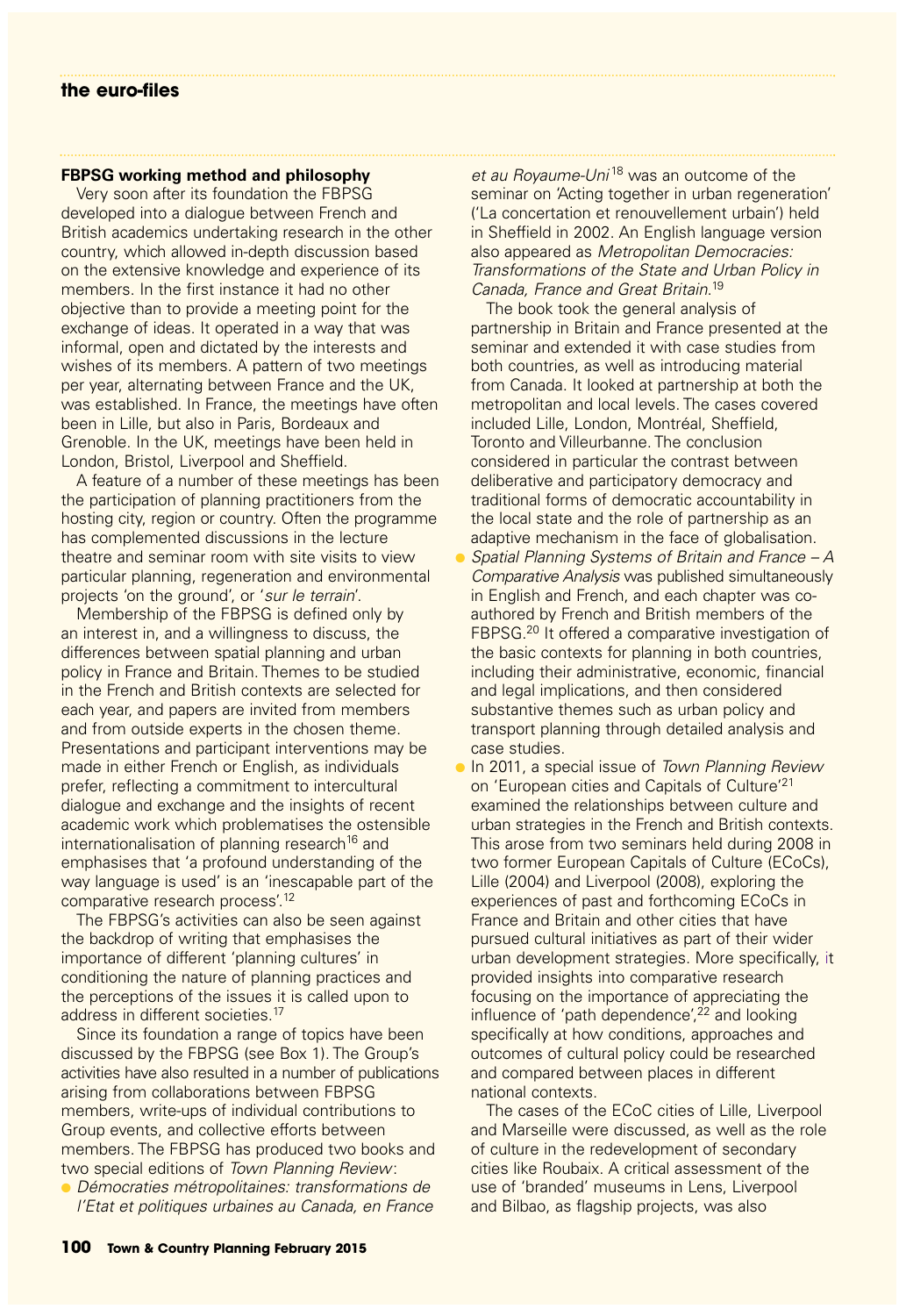# **Box 1**

# **French and British Planning Studies Group – timeline of activities**

| <b>Date</b>                | <b>Programme or theme of meeting</b>                                                                                                                                                                                                                                                                                                                                                                                                                                                                                                | <b>Venue</b>                                       |
|----------------------------|-------------------------------------------------------------------------------------------------------------------------------------------------------------------------------------------------------------------------------------------------------------------------------------------------------------------------------------------------------------------------------------------------------------------------------------------------------------------------------------------------------------------------------------|----------------------------------------------------|
| <b>May 1998</b>            | French Planning Study Group: inaugural meeting                                                                                                                                                                                                                                                                                                                                                                                                                                                                                      | <b>University of Sheffield</b>                     |
| October 1998               | Second meeting of the French Planning Studies Group<br><b>First Participation of French colleagues</b>                                                                                                                                                                                                                                                                                                                                                                                                                              | <b>South Bank University</b><br>Technopark, London |
| March 1999                 | Planning Research Conference: 'Future's Planning: Planning<br>Futures'. Group workshop on themes in French planning                                                                                                                                                                                                                                                                                                                                                                                                                 | <b>University of Sheffield</b>                     |
| <b>May 1999</b>            | <b>Lille study visit</b>                                                                                                                                                                                                                                                                                                                                                                                                                                                                                                            | Lille                                              |
| December 1999              | <b>Group meeting</b>                                                                                                                                                                                                                                                                                                                                                                                                                                                                                                                | <b>University of Westminster</b>                   |
| September 2002             | Acting together in urban regeneration<br>Sponsored by the French Embassy and the Institut Français                                                                                                                                                                                                                                                                                                                                                                                                                                  | <b>University of Sheffield</b>                     |
| <b>May 2003</b>            | Comparative essays in French and British planning (1)                                                                                                                                                                                                                                                                                                                                                                                                                                                                               | Université Lille-2                                 |
| September 2003             | Comparative essays in French and British planning (2)                                                                                                                                                                                                                                                                                                                                                                                                                                                                               | University of the West of<br>England               |
| <b>May 2004</b>            | Local planning policy and its implementation<br><b>Sponsored by GRALE</b>                                                                                                                                                                                                                                                                                                                                                                                                                                                           | <b>Université Paris-1</b><br>Panthéon-Sorbonne     |
| <b>July 2004</b>           | AESOP Congress 2004, Grenoble. Round Table: 'Shaping<br>planning systems: challenges, opportunities and constraints in<br>French and British planning'                                                                                                                                                                                                                                                                                                                                                                              | Université de Grenoble                             |
| September-<br>October 2004 | <b>Lille-Metropole</b><br>Agence du développement et de l'urbanisme de Lille                                                                                                                                                                                                                                                                                                                                                                                                                                                        | Lille                                              |
| January 2005               | Public transport in a comparative context                                                                                                                                                                                                                                                                                                                                                                                                                                                                                           | University of Nottingham                           |
| <b>June 2005</b>           | Colloque IFRESI: Logiques métropolitaines: modèles, acteurs<br>et processus                                                                                                                                                                                                                                                                                                                                                                                                                                                         | <b>IFRESI, Lille</b>                               |
| January 2006               | Study theme for 2006: Spatial planning and the reforms in the<br><b>UK and France</b>                                                                                                                                                                                                                                                                                                                                                                                                                                               |                                                    |
| <b>June 2006</b>           | First Seminar: 'The move towards 'spatial planning' in the UK:<br>scales and issues'                                                                                                                                                                                                                                                                                                                                                                                                                                                | University of Westminster                          |
|                            | Second Seminar: 'Spatial planning in France: future outlook'                                                                                                                                                                                                                                                                                                                                                                                                                                                                        | Université de Bordeaux IV                          |
| 2007                       | The meetings of the Group in 2007 were devoted the launch<br>of The Spatial Planning Systems of Britain and France: A<br><b>Comparative Analysis</b>                                                                                                                                                                                                                                                                                                                                                                                | <b>Paris</b>                                       |
| February 2008              | European cities and Capitals of Culture: a comparative<br>approach (1)                                                                                                                                                                                                                                                                                                                                                                                                                                                              | Liverpool                                          |
| <b>June 2008</b>           | European cities and Capitals of Culture: a comparative<br>approach (2)                                                                                                                                                                                                                                                                                                                                                                                                                                                              | Lille                                              |
| September 2011             | UK-Ireland Planning Research Conference: 'Potentials and<br>challenges of temporary land uses'                                                                                                                                                                                                                                                                                                                                                                                                                                      | <b>Birmingham</b>                                  |
| 2012                       | Knowledge economy and higher education                                                                                                                                                                                                                                                                                                                                                                                                                                                                                              | Lille                                              |
| <b>May 2012</b>            | Urban Rails 2012 (1) - Rail and urban development<br>Supported by financial and in-kind aid from the University of<br>Paris I - Panthéon Sorbonne; CRIA; the University of<br>Liverpool; Town Planning Review; Réseau Ferré de France                                                                                                                                                                                                                                                                                               | Université de Paris 1<br><b>Panthéon Sorbonne</b>  |
| November 2012              | Urban Rails 2012 (2) - Rail and urban development<br>Supported by financial and in-kind aid from the University of<br>Liverpool; the University of Paris I – Panthéon Sorbonne;<br><b>Town Planning Review; the Association of European Schools</b><br>of Planning (AESOP); Réseau Ferré de France; Merseytravel;<br>Merseyrail; Network Rail; the Franco-British Council;<br><b>Sharethecity.org; and Cass Associates</b><br>To join the ERDSC or find out about future events, contact Dr Lauren Andres (University of Rirmingham | University of Liverpool                            |

**To join the FBPSG or find out about future events, contact Dr Lauren Andres (University of Birmingham, e: L.Andres@bham.ac.uk) or Dr Olivier Sykes (University of Liverpool, e: olivier.sykes@liv.ac.uk)**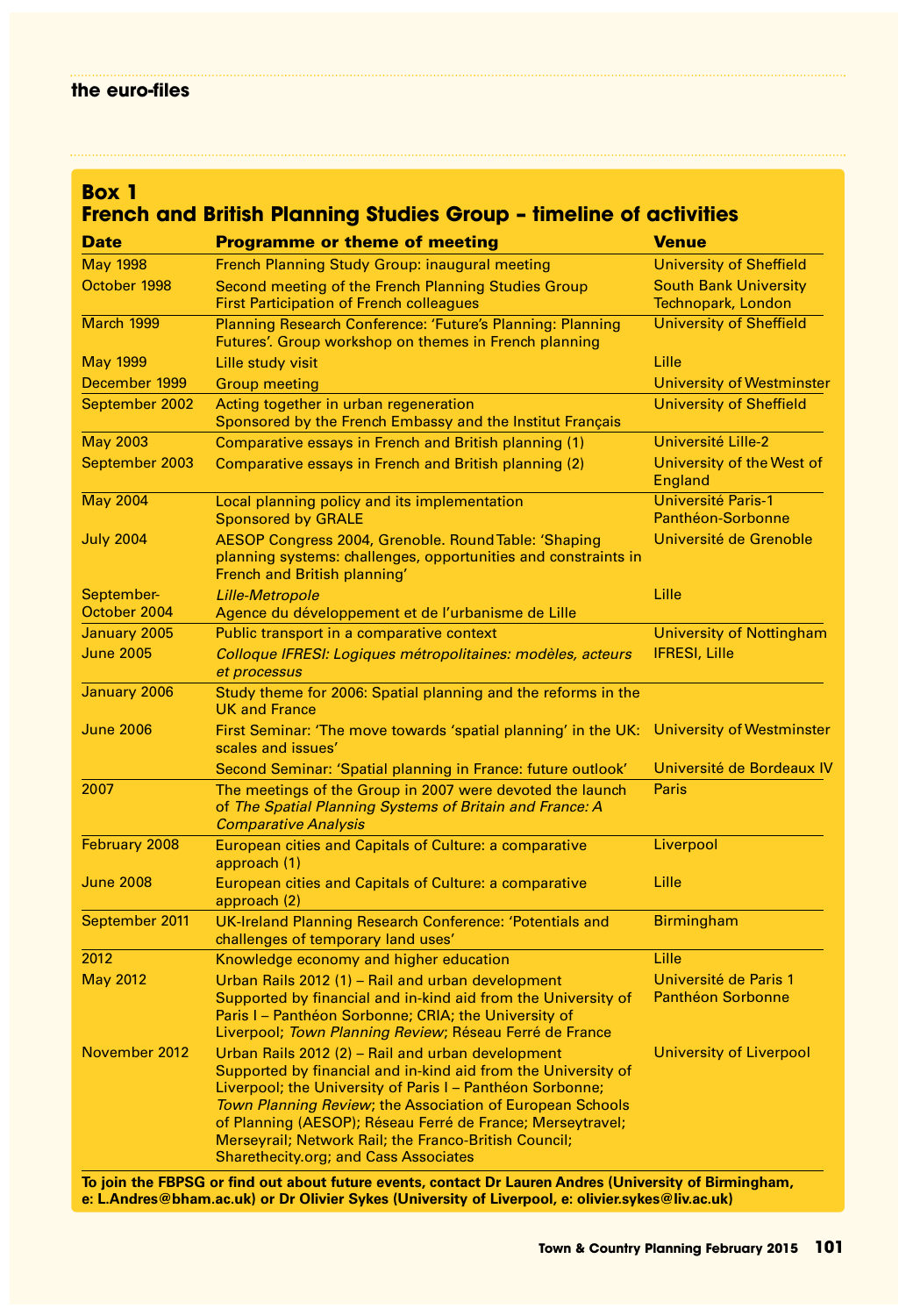provided, stressing the development of competitiveness strategies rather than distinctiveness.

**In 2012 FBPSG members from the University of** Liverpool and the University of Paris 1 – Sorbonne hosted two seminars exploring the relationships between rail and urban development. These brought together academics and practitioners and incorporated site visits to rail investments in Liverpool and Paris. Papers presented explored the challenges of sustainable urban development, along with preoccupations about energy costs, which are leading developers and urban planners to place rail transport at the centre of their concerns.

The Paris seminar in May 2012 considered light rail development in Europe, with a particular focus on the situation in the UK and France. It also raised some interesting issues about bilateral comparison of certain planning matters, as it transpired that the comparative reference points on public transport issues in France were typically German and continental rather drawn from UK experience. The Liverpool seminar took place in November 2012 and considered heavy rail as a means of serving and stimulating urban development in metropolitan areas.

The events resulted in two articles in Town & Country Planning and a special issue of Town Planning Review on 'Linking rail and urban development: French and British experience'.<sup>23</sup> The latter brought together a selection of papers from authors based in the UK and France and considered the challenges of the development, or redevelopment, of heavy- and light-rail-based networks in French and British metropolitan districts, focusing in particular on objectives, players and processes, and the links between these projects and territorial development.

The theme to be explored in 2015 is 'European green cities: building urban resilience and sustainability in an era of austerity', with a first meeting on 13-14 May in Bristol, 'European Green Capital, 2015', and a proposed follow-up event in Nantes (previously 'European Green Capital' in 2013).<sup>24</sup>

#### **Conclusion**

Perhaps one of the most enriching features of comparative research is the challenge it can offer to the 'assumptions we make about planning'.12 In other words, it is valuable not only for what it might reveal to us about how others conceptualise and practice planning, but also for the opportunity to reconsider our own taken-for-granted assumptions

on questions such as what is planning, what should it be aiming to achieve, how does it work, and is it effective?<sup>12</sup>

Given that a consideration of such issues might engage planning practitioners, scholars and students, the FBPSG is keen to maintain its tradition of not only including and bringing together academics from both sides of the Channel, but also fostering interactions between planning research, practice and education within and between each country.

It is encouraging that the FBPSG continues to receive enquiries from French and British practitioners interested in finding out about planning issues and practices in both countries. From an academic perspective, one challenge of sustaining such an initiative is identifying topics which have comparative potential and also appeal to a sufficiently large number of members and a potential wider audience. Academic life is increasingly structured to encourage and reward the specialist rather than the generalist, and devoting time to attending an event which does not directly address a substantive individual research interest (with the prospect of a concrete output such as a new publication) may for some be viewed as an opportunity-cost rather an opportunity.

Yet comparison as a method and component of the planning researcher's 'craft'<sup>25</sup> not only has the potential to explore substantive issues: it can also contribute to a generally enhanced understanding of the nature of planning, an awareness of different planning cultures, and general knowledge and cultural awareness. It is therefore probably best not to view it in purely instrumental terms, as being, for example, necessarily targeted at policy transfer, or generating conventional research outputs. This is not to say that potential for successful policy transfer or publications should be overlooked, or downplayed. Rather, comparative work has intrinsic wider benefits which may include fostering a wider appreciation of differing planning cultures, developing an understanding of why certain policy approaches have emerged in different places, considering how an approach might be likely to fare if transferred to another planning setting and culture, and facilitating thematic comparison around fundamental concerns which planning addresses.

The particular contribution of FBPSG has been to explore such issues with the depth of knowledge and rigour that bilateral exchanges can bring. They are still being explored by the Group in relation to French and British planning after a decade and a half of 'Channel hopping'.